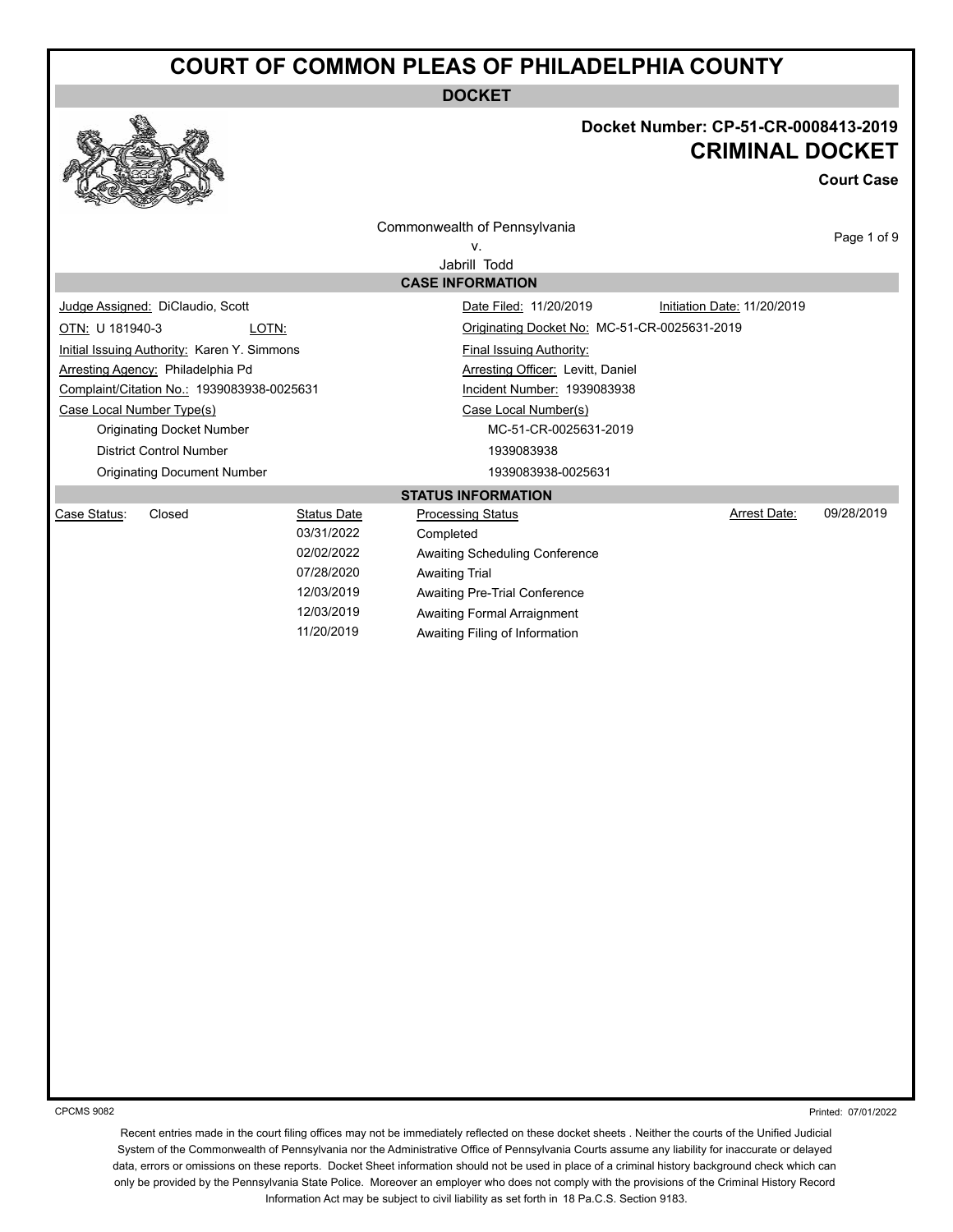**DOCKET**

Commonwealth of Pennsylvania

## **Docket Number: CP-51-CR-0008413-2019 CRIMINAL DOCKET**

**Court Case**



| <u>PUCKCLINGIIIDCI. OLI UTOINTUVUUT IUTZU IN</u> |
|--------------------------------------------------|
| <b>CRIMINAL DOCKET</b>                           |
| <b>Court Cas</b>                                 |

|                                    |                               |                             | COMMONWEANT OF FUNSYMANIA |                                    | Page 2 of 9               |  |  |  |
|------------------------------------|-------------------------------|-----------------------------|---------------------------|------------------------------------|---------------------------|--|--|--|
| ν.<br>Jabrill Todd                 |                               |                             |                           |                                    |                           |  |  |  |
|                                    |                               |                             |                           | <b>CALENDAR EVENTS</b>             |                           |  |  |  |
| Case Calendar<br><b>Event Type</b> | Schedule<br><b>Start Date</b> | <b>Start</b><br><b>Time</b> | <u>Room</u>               | Judge Name                         | Schedule<br><b>Status</b> |  |  |  |
| Formal Arraignment                 | 12/03/2019                    | 11:00 am                    | 1104                      | Trial Commissioner Lisa<br>McNevin | Scheduled                 |  |  |  |
| Pre-Trial<br>Conference            | 12/24/2019                    | $9:00$ am                   | 905                       | Judge Scott DiClaudio              | Scheduled                 |  |  |  |
| <b>Pretrial Bring Back</b>         | 01/29/2020                    | $9:00$ am                   | 905                       | Judge Scott DiClaudio              | Continued                 |  |  |  |
| <b>Pretrial Bring Back</b>         | 03/11/2020                    | $9:00$ am                   | 905                       | Judge Scott DiClaudio              | Continued                 |  |  |  |
| <b>Pretrial Bring Back</b>         | 03/25/2020                    | $9:00$ am                   | 905                       | Judge Scott DiClaudio              | Moved                     |  |  |  |
| <b>Pretrial Bring Back</b>         | 04/28/2020                    | $9:00$ am                   | 905                       | Judge Scott DiClaudio              | Moved                     |  |  |  |
| <b>Pretrial Bring Back</b>         | 04/29/2020                    | $9:00$ am                   | 905                       | Judge Scott DiClaudio              | Moved                     |  |  |  |
| <b>Pretrial Bring Back</b>         | 07/28/2020                    | $9:00$ am                   | 905                       | Judge Scott DiClaudio              | Scheduled                 |  |  |  |
| Trial                              | 09/01/2020                    | $9:00$ am                   | 904                       | Judge Jennifer Schultz             | Continued                 |  |  |  |
| Trial                              | 09/14/2020                    | $9:00$ am                   | 904                       | Judge Jennifer Schultz             | Continued                 |  |  |  |
| Trial                              | 09/22/2020                    | $9:00$ am                   | 904                       | Judge Jennifer Schultz             | Continued                 |  |  |  |
| Trial                              | 09/30/2020                    | $9:00 \text{ am}$           | 904                       | Judge Jennifer Schultz             | Cancelled                 |  |  |  |
| Trial                              | 09/30/2020                    | $9:00$ am                   | 904                       | Judge Jennifer Schultz             | Continued                 |  |  |  |
| Trial                              | 10/29/2020                    | $9:00 \text{ am}$           | 904                       | Judge Jennifer Schultz             | Scheduled                 |  |  |  |
| Scheduling<br>Conference           | 11/17/2020                    | $9:00 \text{ am}$           | 1001                      | Judge Scott DiClaudio              | Continued                 |  |  |  |
| Scheduling<br>Conference           | 01/11/2021                    | $9:00$ am                   | 1001                      | Judge Scott DiClaudio              | Moved                     |  |  |  |
| Scheduling<br>Conference           | 02/25/2021                    | $9:00$ am                   | 1001                      | Judge Scott DiClaudio              | Continued                 |  |  |  |
| Scheduling<br>Conference           | 03/08/2021                    | $9:00$ am                   | 1001                      | Judge Scott DiClaudio              | Continued                 |  |  |  |
| Scheduling<br>Conference           | 04/08/2021                    | $9:00$ am                   | 1001                      | Judge Scott DiClaudio              | Continued                 |  |  |  |
| Scheduling<br>Conference           | 06/07/2021                    | $9:00$ am                   | 1001                      | Judge Scott DiClaudio              | Continued                 |  |  |  |
| Scheduling<br>Conference           | 08/24/2021                    | $9:00$ am                   | 1001                      | Judge Scott DiClaudio              | Moved                     |  |  |  |
| Scheduling<br>Conference           | 10/07/2021                    | $9:00$ am                   | 1001                      | Judge Scott DiClaudio              | Continued                 |  |  |  |
| Scheduling<br>Conference           | 02/02/2022                    | $9:00$ am                   | 1001                      | Judge Scott DiClaudio              | Continued                 |  |  |  |
| Scheduling<br>Conference           | 03/02/2022                    | $9:00$ am                   | 1001                      | Judge Scott DiClaudio              | Scheduled                 |  |  |  |
| <b>Motions Hearing</b>             | 03/31/2022                    | $9:00$ am                   | 1001                      | Judge Scott DiClaudio              | Scheduled                 |  |  |  |

CPCMS 9082

Printed: 07/01/2022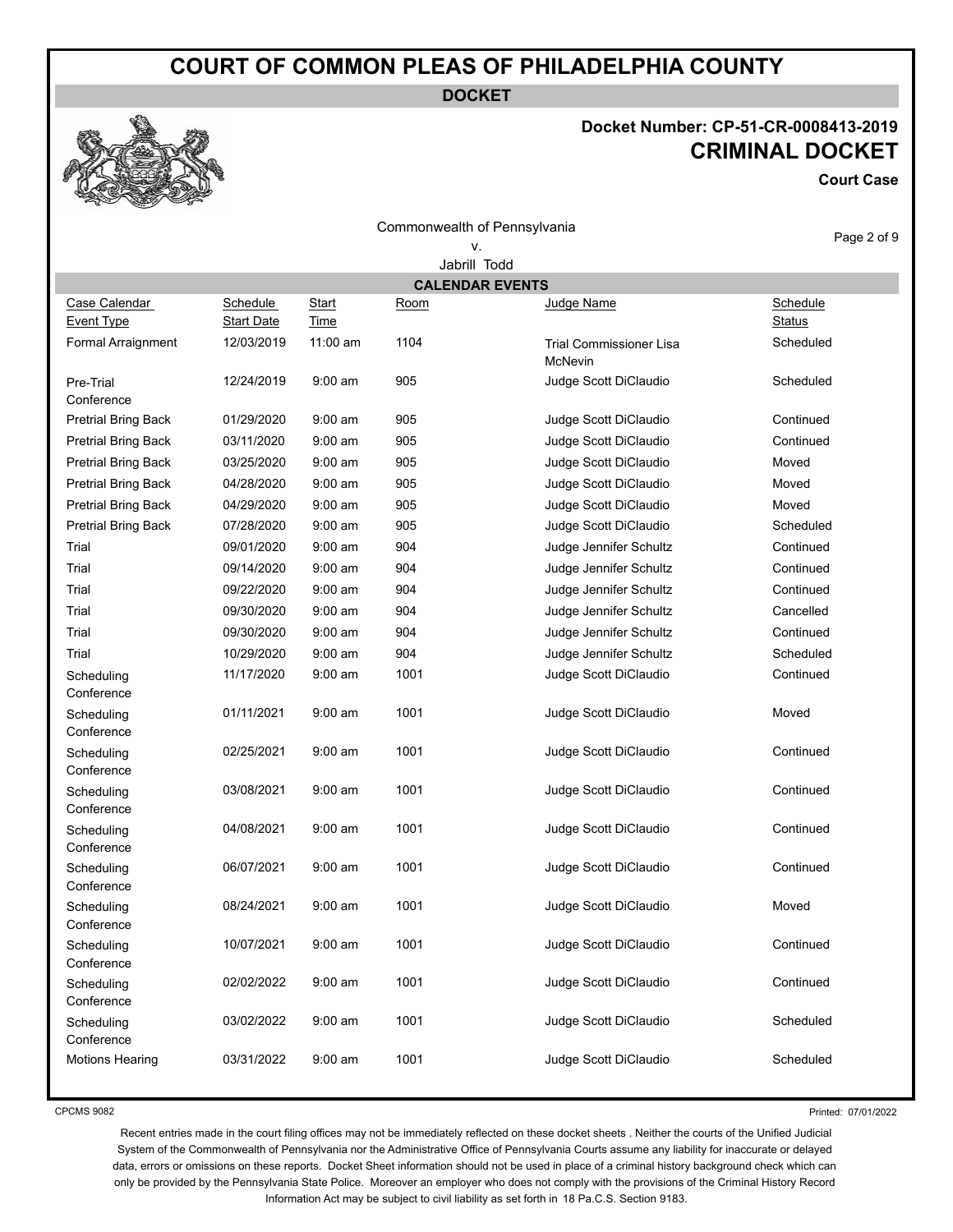| <b>COURT OF COMMON PLEAS OF PHILADELPHIA COUNTY</b> |                                          |                                     |                |                  |                                                      |             |                                                          |                                                                                     |  |
|-----------------------------------------------------|------------------------------------------|-------------------------------------|----------------|------------------|------------------------------------------------------|-------------|----------------------------------------------------------|-------------------------------------------------------------------------------------|--|
|                                                     | <b>DOCKET</b>                            |                                     |                |                  |                                                      |             |                                                          |                                                                                     |  |
|                                                     |                                          |                                     |                |                  |                                                      |             |                                                          | Docket Number: CP-51-CR-0008413-2019<br><b>CRIMINAL DOCKET</b><br><b>Court Case</b> |  |
|                                                     |                                          |                                     |                |                  | Commonwealth of Pennsylvania                         |             |                                                          |                                                                                     |  |
|                                                     |                                          |                                     |                |                  | ٧.                                                   |             |                                                          | Page 3 of 9                                                                         |  |
|                                                     |                                          |                                     |                |                  | Jabrill Todd<br><b>CONFINEMENT INFORMATION</b>       |             |                                                          |                                                                                     |  |
| Confinement                                         |                                          | Confinement                         |                |                  | Destination                                          | Confinement |                                                          | Still in                                                                            |  |
| Known As Of                                         | <b>Type</b>                              |                                     |                |                  | Location                                             | Reason      |                                                          | Custody                                                                             |  |
| 05/07/2022                                          |                                          | <b>County Correctional Facility</b> |                |                  | Riverside Correctional Facility                      |             |                                                          | Yes                                                                                 |  |
|                                                     |                                          |                                     |                |                  | <b>DEFENDANT INFORMATION</b>                         |             |                                                          |                                                                                     |  |
| Date Of Birth:                                      |                                          |                                     | 12/13/1999     |                  | City/State/Zip: Philadelphia, PA 19104               |             |                                                          |                                                                                     |  |
|                                                     |                                          |                                     |                |                  |                                                      |             |                                                          |                                                                                     |  |
| <b>Participant Type</b>                             |                                          |                                     |                | Name             | <b>CASE PARTICIPANTS</b>                             |             |                                                          |                                                                                     |  |
| Defendant                                           |                                          |                                     |                | Todd, Jabrill    |                                                      |             |                                                          |                                                                                     |  |
|                                                     |                                          |                                     |                |                  | <b>BAIL INFORMATION</b>                              |             |                                                          |                                                                                     |  |
| Todd, Jabrill                                       |                                          |                                     |                |                  |                                                      |             |                                                          | <b>Nebbia Status: None</b>                                                          |  |
|                                                     |                                          |                                     |                |                  |                                                      |             |                                                          |                                                                                     |  |
| <b>Bail Action</b>                                  |                                          | Date                                |                | <b>Bail Type</b> | Percentage                                           | Amount      |                                                          |                                                                                     |  |
|                                                     |                                          |                                     |                |                  |                                                      |             | <b>Bail Posting Status</b>                               | <b>Posting Date</b>                                                                 |  |
| Set                                                 |                                          |                                     | 09/28/2019     | Monetary         | 10.00%                                               | \$25,000.00 |                                                          |                                                                                     |  |
|                                                     | Set (bail modification)                  |                                     | 10/04/2019     | Monetary         |                                                      | \$25,000.00 |                                                          |                                                                                     |  |
|                                                     | Increase Bail Amount                     |                                     | 03/02/2022     | Monetary         | 10.00%                                               | \$25,300.00 |                                                          |                                                                                     |  |
|                                                     | Set (bail modification)                  |                                     | 03/04/2022     | Monetary         |                                                      | \$25,300.00 |                                                          |                                                                                     |  |
|                                                     |                                          |                                     |                |                  |                                                      |             | Posted<br>Posted                                         | 10/04/2019<br>10/04/2019                                                            |  |
|                                                     |                                          |                                     |                |                  |                                                      |             | Posted                                                   | 03/04/2022                                                                          |  |
|                                                     |                                          |                                     |                |                  |                                                      |             | Posted                                                   | 03/04/2022                                                                          |  |
|                                                     |                                          |                                     |                |                  | <b>CHARGES</b>                                       |             |                                                          |                                                                                     |  |
| Seq.                                                | Orig Seq.                                | Grade                               | Statute        |                  | <b>Statute Description</b>                           |             | Offense Dt.                                              | <b>OTN</b>                                                                          |  |
| 1                                                   | $\mathbf{1}$                             | F <sub>3</sub>                      |                | 18 § 6106 §§ A1  | Firearms Not To Be Carried W/O License               |             | 09/27/2019                                               | U 181940-3                                                                          |  |
| 2                                                   | 3                                        | M1                                  | 18 § 6108      |                  | Carry Firearms Public In Phila                       |             | 09/27/2019                                               | U 181940-3                                                                          |  |
| 3                                                   | 4                                        | M <sub>2</sub>                      | 18 § 3928 §§ A |                  | Unauth Use Motor/Other Vehicles                      |             | 09/27/2019                                               | U 181940-3                                                                          |  |
| 4                                                   | 5                                        | F <sub>2</sub>                      |                | 18 § 6110.2 §§ A | Posses Firearm W/Manufacturer Number<br>Altered, Etc |             | 09/27/2019                                               | U 181940-3                                                                          |  |
| 99,999                                              | $\overline{2}$                           | F <sub>3</sub>                      | 18 § 3925 §§ A |                  | Receiving Stolen Property                            |             | 09/27/2019                                               | U 181940-3                                                                          |  |
|                                                     |                                          |                                     |                |                  | <b>DISPOSITION SENTENCING/PENALTIES</b>              |             |                                                          |                                                                                     |  |
| Disposition                                         |                                          |                                     |                |                  |                                                      |             |                                                          |                                                                                     |  |
| Case Event                                          |                                          |                                     |                |                  | <b>Disposition Date</b>                              |             | <b>Final Disposition</b>                                 |                                                                                     |  |
|                                                     | Sequence/Description<br>Sentencing Judge |                                     |                |                  | <b>Offense Disposition</b><br>Sentence Date          |             | <b>Section</b><br>Grade<br><b>Credit For Time Served</b> |                                                                                     |  |
|                                                     | Sentence/Diversion Program Type          |                                     |                |                  | <b>Incarceration/Diversionary Period</b>             |             | <b>Start Date</b>                                        |                                                                                     |  |
|                                                     |                                          | <b>Sentence Conditions</b>          |                |                  |                                                      |             |                                                          |                                                                                     |  |
| <b>Lower Court Proceeding (generic)</b>             |                                          |                                     |                |                  |                                                      |             |                                                          |                                                                                     |  |
|                                                     |                                          |                                     |                |                  |                                                      |             |                                                          |                                                                                     |  |

Printed: 07/01/2022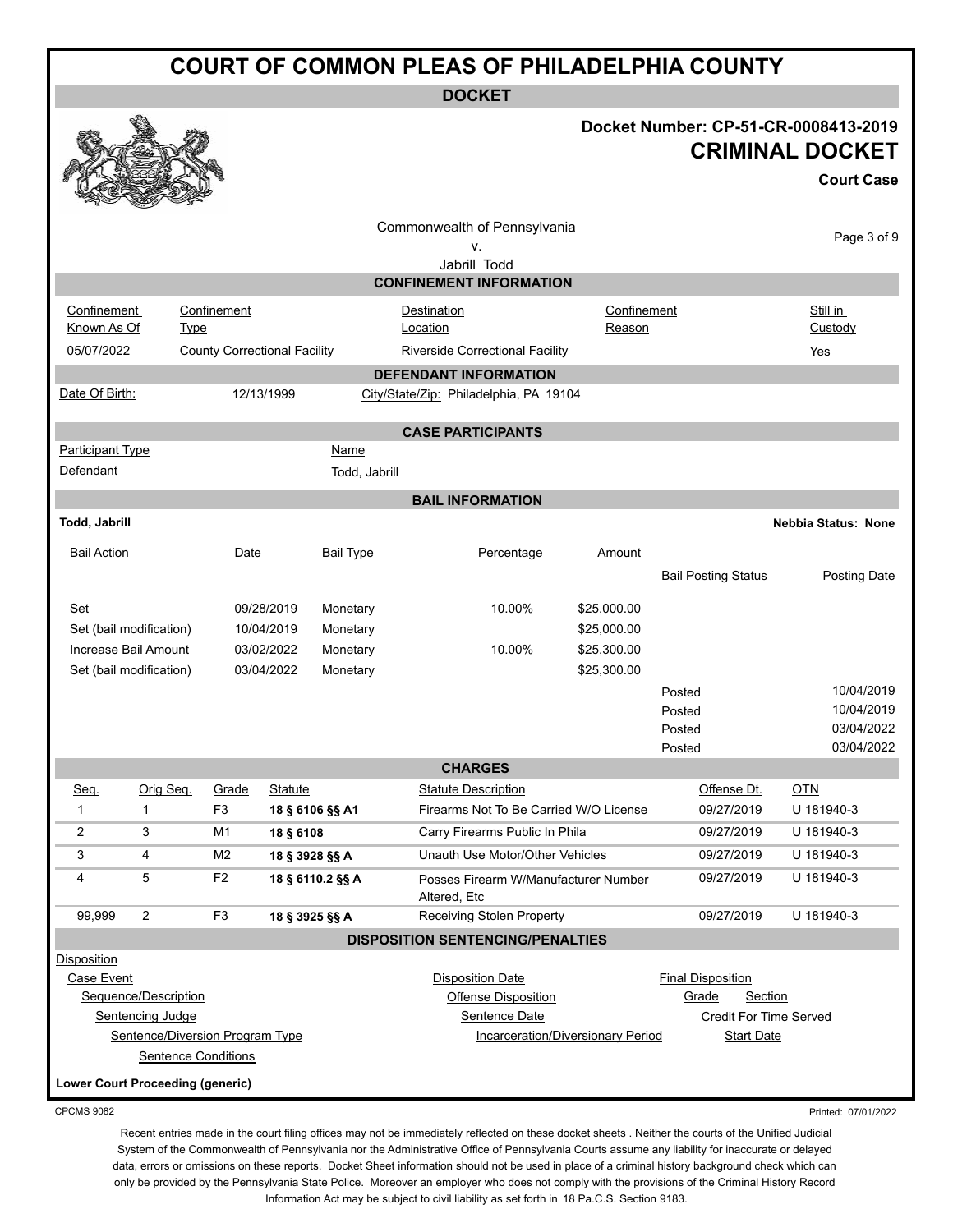**DOCKET**

## **Docket Number: CP-51-CR-0008413-2019 CRIMINAL DOCKET**

**Court Case**

Commonwealth of Pennsylvania

## v.

Page 4 of 9

Jabrill Todd **DISPOSITION SENTENCING/PENALTIES**

| Disposition                                              |                                   |                          |                               |
|----------------------------------------------------------|-----------------------------------|--------------------------|-------------------------------|
| Case Event                                               | <b>Disposition Date</b>           | <b>Final Disposition</b> |                               |
| Sequence/Description                                     | <b>Offense Disposition</b>        | Grade                    | Section                       |
| <b>Sentencing Judge</b>                                  | Sentence Date                     |                          | <b>Credit For Time Served</b> |
| Sentence/Diversion Program Type                          | Incarceration/Diversionary Period |                          | <b>Start Date</b>             |
| <b>Sentence Conditions</b>                               |                                   |                          |                               |
| <b>Preliminary Hearing</b>                               | 11/19/2019                        | Not Final                |                               |
| 1 / Firearms Not To Be Carried W/O License               | <b>Held for Court</b>             | F <sub>3</sub>           | 18 § 6106 §§ A1               |
| 2 / Carry Firearms Public In Phila                       | <b>Held for Court</b>             | M1                       | 18 § 6108                     |
| 3 / Unauth Use Motor/Other Vehicles                      | <b>Held for Court</b>             | M <sub>2</sub>           | 18 § 3928 §§ A                |
| 4 / Posses Firearm W/Manufacturer Number Altered,<br>Etc | <b>Held for Court</b>             | F <sub>2</sub>           | 18 § 6110.2 §§ A              |
| 99,999 / Receiving Stolen Property                       | <b>Held for Court</b>             | F <sub>3</sub>           | 18 § 3925 §§ A                |
| <b>Proceed to Court</b><br>Defendant Was Not Present     |                                   |                          |                               |
| <b>Information Filed</b>                                 | 12/03/2019                        | <b>Not Final</b>         |                               |
| 1 / Firearms Not To Be Carried W/O License               | Proceed to Court                  | F <sub>3</sub>           | 18 § 6106 §§ A1               |
| 2 / Carry Firearms Public In Phila                       | Proceed to Court                  | M1                       | 18 § 6108                     |
| 3 / Unauth Use Motor/Other Vehicles                      | Proceed to Court                  | M <sub>2</sub>           | 18 § 3928 §§ A                |
| 4 / Posses Firearm W/Manufacturer Number Altered,<br>Etc | Proceed to Court                  | F <sub>2</sub>           | 18 § 6110.2 §§ A              |
| 99,999 / Receiving Stolen Property                       | Withdrawn                         | F <sub>3</sub>           | 18 § 3925 §§ A                |
| <b>Nolle Prossed</b>                                     |                                   |                          |                               |
| <b>Motions Hearing</b>                                   | 03/31/2022                        | <b>Final Disposition</b> |                               |
| 1 / Firearms Not To Be Carried W/O License               | <b>Nolle Prossed</b>              | F <sub>3</sub>           | 18 § 6106 §§ A1               |
| 2 / Carry Firearms Public In Phila                       | <b>Nolle Prossed</b>              | M1                       | 18 § 6108                     |
| 3 / Unauth Use Motor/Other Vehicles                      | <b>Nolle Prossed</b>              | M <sub>2</sub>           | 18 § 3928 §§ A                |
| 4 / Posses Firearm W/Manufacturer Number Altered,<br>Etc | <b>Nolle Prossed</b>              | F <sub>2</sub>           | 18 § 6110.2 §§ A              |
| 99,999 / Receiving Stolen Property                       | Withdrawn                         | F <sub>3</sub>           | 18 § 3925 §§ A                |

CPCMS 9082

Printed: 07/01/2022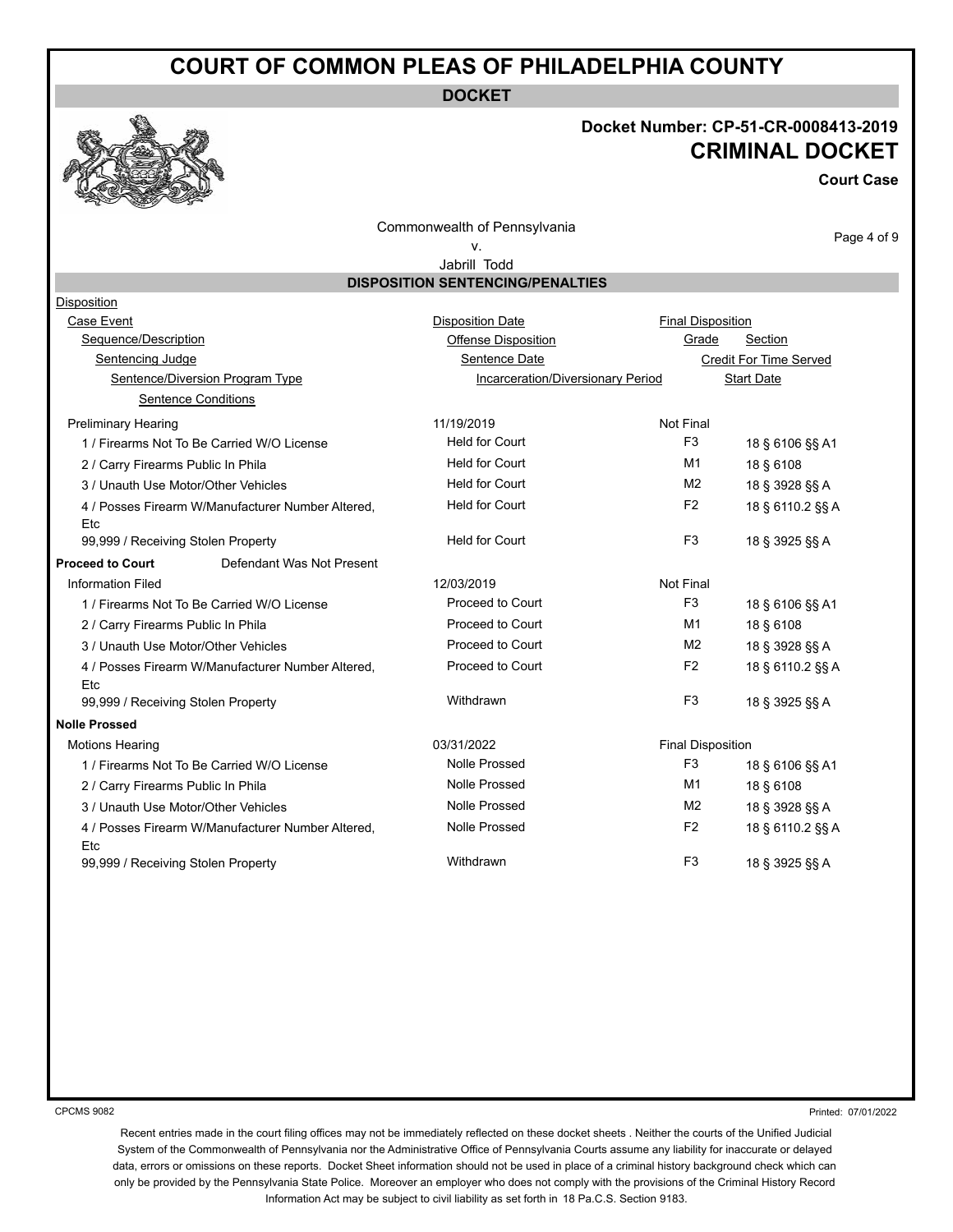**DOCKET**

## **Docket Number: CP-51-CR-0008413-2019 CRIMINAL DOCKET**

**Court Case** Commonwealth of Pennsylvania Page 5 of 9 v. Jabrill Todd **ATTORNEY INFORMATION COMMONWEALTH INFORMATION** Name: Philadelphia County District Attorney's Name: Gregory Joseph Pagano **Office** Private Prosecutor Supreme Court No: 071730 Supreme Court No: Rep. Status: Active Phone Number(s): Phone Number(s): 215-686-8000 (Phone) 215-636-0160 (Phone) Address: 215-636-0164 (Fax) 3 South Penn Square Address: Philadelphia, PA 19107 1315 Walnut St Fl 12 Philadelphia, PA 19107-4712 Representing: Todd, Jabrill **ENTRIES** Sequence Number CP Filed Date Document Date Date Filed By 1 11/20/2019 **11/20/2019** Court of Common Pleas -Philadelphia County Held for Court 1 12/03/2019 Attorney General of Pennsylvania Information Filed 4 12/03/2019 **12/03/2019 Court of Common Pleas** -Philadelphia County Hearing Notice 2 12/24/2019 Court of Common Pleas - Philadelphia County Hearing Notice \_\_\_\_\_\_\_\_\_\_\_\_\_\_\_ \_ \_\_ \_\_ \_\_ \_\_ \_\_ \_\_ 3 12/24/2019 DiClaudio, Scott Defense Request For Continuance For Further Investigation 3 01/29/2020 Court of Common Pleas - Philadelphia County Hearing Notice \_ \_ \_ \_ \_ \_ \_ \_ \_ \_ \_ \_ \_\_ \_\_ \_\_ \_\_ \_\_ \_\_ 4 01/29/2020 DiClaudio, Scott Defense Request For Continuance For Further Investigation 1 03/11/2020 Pagano, Gregory Joseph Motion to Quash

CPCMS 9082

Recent entries made in the court filing offices may not be immediately reflected on these docket sheets . Neither the courts of the Unified Judicial System of the Commonwealth of Pennsylvania nor the Administrative Office of Pennsylvania Courts assume any liability for inaccurate or delayed data, errors or omissions on these reports. Docket Sheet information should not be used in place of a criminal history background check which can only be provided by the Pennsylvania State Police. Moreover an employer who does not comply with the provisions of the Criminal History Record Information Act may be subject to civil liability as set forth in 18 Pa.C.S. Section 9183.

Printed: 07/01/2022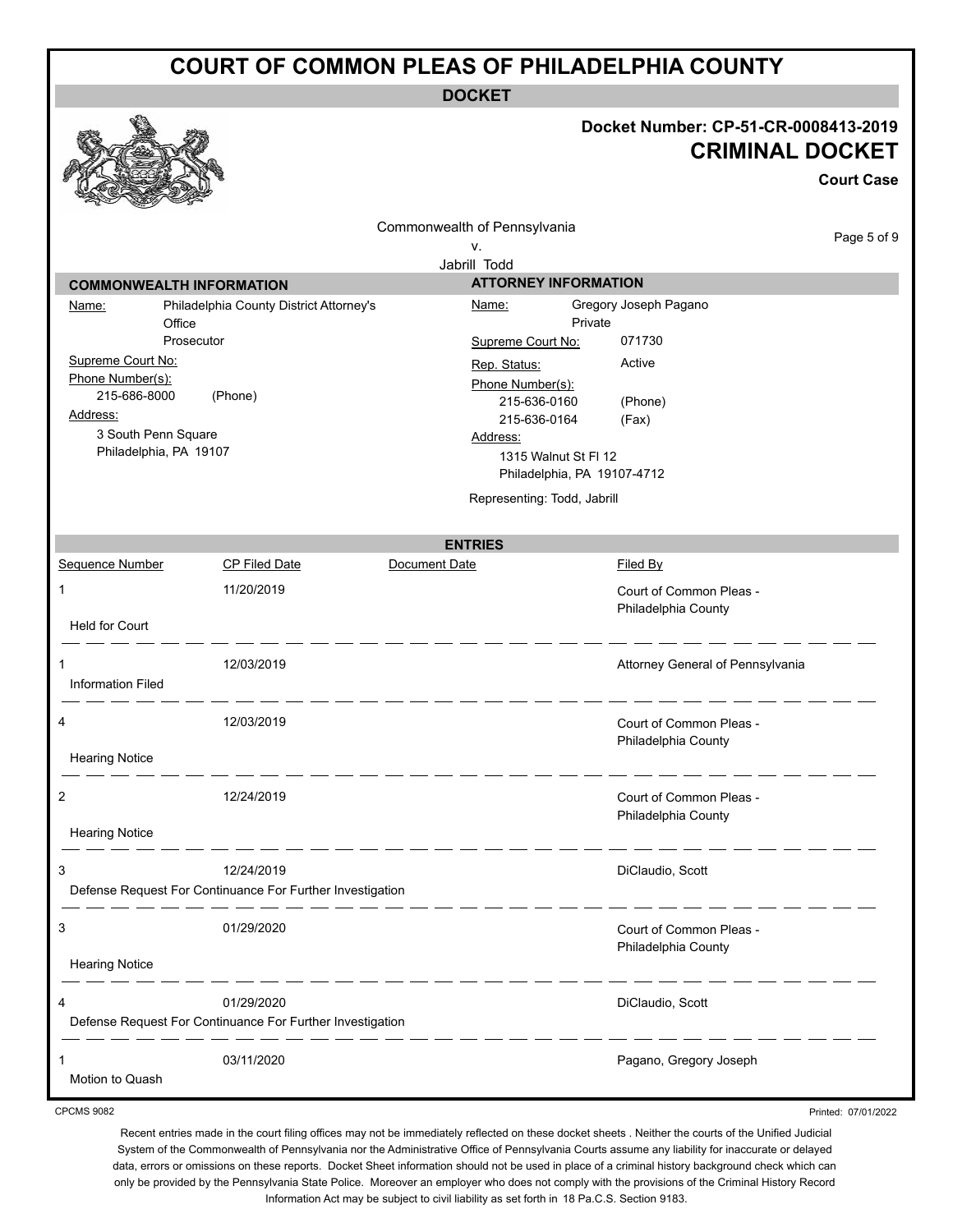| <b>DOCKET</b><br>Docket Number: CP-51-CR-0008413-2019<br><b>CRIMINAL DOCKET</b><br><b>Court Case</b><br>Commonwealth of Pennsylvania<br>Page 6 of 9<br>v.<br>Jabrill Todd<br><b>ENTRIES</b><br>Sequence Number<br>Document Date<br>Filed By<br><b>CP Filed Date</b><br>03/11/2020<br>Court of Common Pleas -<br>4<br>Philadelphia County<br><b>Hearing Notice</b><br>03/11/2020<br>DiClaudio, Scott<br>5<br>Defense Request For Continuance To File Motion<br>03/18/2020<br>Court of Common Pleas -<br>1<br>Philadelphia County<br><b>Hearing Notice</b><br>03/18/2020<br>2<br>Court of Common Pleas -<br>Philadelphia County<br><b>Hearing Notice</b><br>05/11/2020<br>2<br>Court of Common Pleas -<br>Philadelphia County<br><b>Hearing Notice</b><br>05/11/2020<br>3<br>Court of Common Pleas -<br>Philadelphia County<br><b>Hearing Notice</b><br>07/28/2020<br>DiClaudio, Scott<br>3<br>Pre-Trial Conference Held<br>07/28/2020<br>Court of Common Pleas -<br>6<br>Philadelphia County<br><b>Hearing Notice</b><br>07/28/2020<br>7<br>Court of Common Pleas -<br>Philadelphia County<br><b>Hearing Notice</b><br>09/01/2020<br>Schultz, Jennifer<br>Court Request For Continuance Due To Emergency<br>__ __ __ __ __<br>09/01/2020<br>5<br>Court of Common Pleas -<br>Philadelphia County | <b>COURT OF COMMON PLEAS OF PHILADELPHIA COUNTY</b> |  |  |  |  |  |  |  |
|------------------------------------------------------------------------------------------------------------------------------------------------------------------------------------------------------------------------------------------------------------------------------------------------------------------------------------------------------------------------------------------------------------------------------------------------------------------------------------------------------------------------------------------------------------------------------------------------------------------------------------------------------------------------------------------------------------------------------------------------------------------------------------------------------------------------------------------------------------------------------------------------------------------------------------------------------------------------------------------------------------------------------------------------------------------------------------------------------------------------------------------------------------------------------------------------------------------------------------------------------------------------------------------------|-----------------------------------------------------|--|--|--|--|--|--|--|
|                                                                                                                                                                                                                                                                                                                                                                                                                                                                                                                                                                                                                                                                                                                                                                                                                                                                                                                                                                                                                                                                                                                                                                                                                                                                                                |                                                     |  |  |  |  |  |  |  |
|                                                                                                                                                                                                                                                                                                                                                                                                                                                                                                                                                                                                                                                                                                                                                                                                                                                                                                                                                                                                                                                                                                                                                                                                                                                                                                |                                                     |  |  |  |  |  |  |  |
|                                                                                                                                                                                                                                                                                                                                                                                                                                                                                                                                                                                                                                                                                                                                                                                                                                                                                                                                                                                                                                                                                                                                                                                                                                                                                                |                                                     |  |  |  |  |  |  |  |
|                                                                                                                                                                                                                                                                                                                                                                                                                                                                                                                                                                                                                                                                                                                                                                                                                                                                                                                                                                                                                                                                                                                                                                                                                                                                                                |                                                     |  |  |  |  |  |  |  |
|                                                                                                                                                                                                                                                                                                                                                                                                                                                                                                                                                                                                                                                                                                                                                                                                                                                                                                                                                                                                                                                                                                                                                                                                                                                                                                |                                                     |  |  |  |  |  |  |  |
|                                                                                                                                                                                                                                                                                                                                                                                                                                                                                                                                                                                                                                                                                                                                                                                                                                                                                                                                                                                                                                                                                                                                                                                                                                                                                                |                                                     |  |  |  |  |  |  |  |
|                                                                                                                                                                                                                                                                                                                                                                                                                                                                                                                                                                                                                                                                                                                                                                                                                                                                                                                                                                                                                                                                                                                                                                                                                                                                                                |                                                     |  |  |  |  |  |  |  |
|                                                                                                                                                                                                                                                                                                                                                                                                                                                                                                                                                                                                                                                                                                                                                                                                                                                                                                                                                                                                                                                                                                                                                                                                                                                                                                |                                                     |  |  |  |  |  |  |  |
|                                                                                                                                                                                                                                                                                                                                                                                                                                                                                                                                                                                                                                                                                                                                                                                                                                                                                                                                                                                                                                                                                                                                                                                                                                                                                                |                                                     |  |  |  |  |  |  |  |
|                                                                                                                                                                                                                                                                                                                                                                                                                                                                                                                                                                                                                                                                                                                                                                                                                                                                                                                                                                                                                                                                                                                                                                                                                                                                                                |                                                     |  |  |  |  |  |  |  |
|                                                                                                                                                                                                                                                                                                                                                                                                                                                                                                                                                                                                                                                                                                                                                                                                                                                                                                                                                                                                                                                                                                                                                                                                                                                                                                |                                                     |  |  |  |  |  |  |  |
|                                                                                                                                                                                                                                                                                                                                                                                                                                                                                                                                                                                                                                                                                                                                                                                                                                                                                                                                                                                                                                                                                                                                                                                                                                                                                                |                                                     |  |  |  |  |  |  |  |
|                                                                                                                                                                                                                                                                                                                                                                                                                                                                                                                                                                                                                                                                                                                                                                                                                                                                                                                                                                                                                                                                                                                                                                                                                                                                                                |                                                     |  |  |  |  |  |  |  |
|                                                                                                                                                                                                                                                                                                                                                                                                                                                                                                                                                                                                                                                                                                                                                                                                                                                                                                                                                                                                                                                                                                                                                                                                                                                                                                |                                                     |  |  |  |  |  |  |  |
|                                                                                                                                                                                                                                                                                                                                                                                                                                                                                                                                                                                                                                                                                                                                                                                                                                                                                                                                                                                                                                                                                                                                                                                                                                                                                                |                                                     |  |  |  |  |  |  |  |
|                                                                                                                                                                                                                                                                                                                                                                                                                                                                                                                                                                                                                                                                                                                                                                                                                                                                                                                                                                                                                                                                                                                                                                                                                                                                                                |                                                     |  |  |  |  |  |  |  |
|                                                                                                                                                                                                                                                                                                                                                                                                                                                                                                                                                                                                                                                                                                                                                                                                                                                                                                                                                                                                                                                                                                                                                                                                                                                                                                | <b>Hearing Notice</b>                               |  |  |  |  |  |  |  |

Printed: 07/01/2022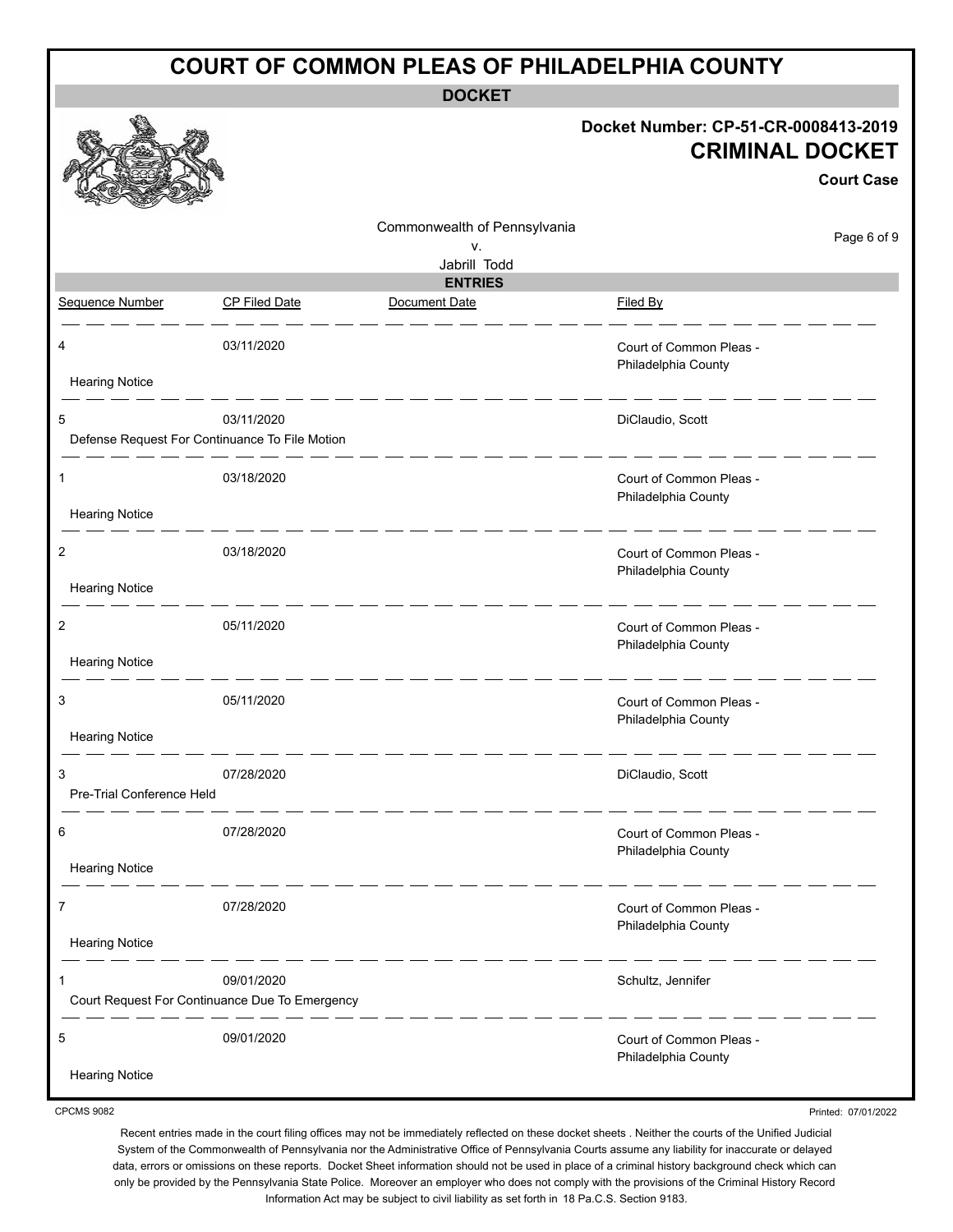| <b>COURT OF COMMON PLEAS OF PHILADELPHIA COUNTY</b>                         |                              |                                                                                     |  |  |  |
|-----------------------------------------------------------------------------|------------------------------|-------------------------------------------------------------------------------------|--|--|--|
|                                                                             | <b>DOCKET</b>                | Docket Number: CP-51-CR-0008413-2019<br><b>CRIMINAL DOCKET</b><br><b>Court Case</b> |  |  |  |
|                                                                             | Commonwealth of Pennsylvania | Page 7 of 9                                                                         |  |  |  |
|                                                                             | V.<br>Jabrill Todd           |                                                                                     |  |  |  |
|                                                                             | <b>ENTRIES</b>               |                                                                                     |  |  |  |
| Sequence Number<br><b>CP Filed Date</b>                                     | Document Date                | Filed By                                                                            |  |  |  |
| 09/14/2020<br>Court Request For Continuance Due To Emergency                |                              | Schultz, Jennifer                                                                   |  |  |  |
| 5<br>09/14/2020                                                             |                              | Court of Common Pleas -<br>Philadelphia County                                      |  |  |  |
| <b>Hearing Notice</b>                                                       |                              |                                                                                     |  |  |  |
| 09/22/2020<br>Court Request For Continuance Case Held Under Advisement      |                              | Schultz, Jennifer                                                                   |  |  |  |
| 09/30/2020<br>Order Denying Motion to Quash                                 |                              | Schultz, Jennifer                                                                   |  |  |  |
| 10/01/2020<br>4<br><b>Hearing Notice</b>                                    |                              | Court of Common Pleas -<br>Philadelphia County                                      |  |  |  |
|                                                                             |                              |                                                                                     |  |  |  |
| 10/29/2020<br>1                                                             |                              | Schultz, Jennifer                                                                   |  |  |  |
| Jury Demand - Defense Request                                               |                              |                                                                                     |  |  |  |
| $\overline{2}$<br>10/29/2020<br>Defense Request For Continuance Jury Demand |                              | Schultz, Jennifer                                                                   |  |  |  |
| 11/17/2020<br>4<br>Order Granting Motion for Continuance                    |                              | DiClaudio, Scott                                                                    |  |  |  |
| 3<br>01/11/2021<br>Order Granting Motion for Continuance                    |                              | DiClaudio, Scott                                                                    |  |  |  |
| 02/25/2021<br>7<br>Order Granting Motion for Continuance                    |                              | DiClaudio, Scott                                                                    |  |  |  |
| 04/08/2021<br>Order Granting Motion for Continuance                         |                              | DiClaudio, Scott                                                                    |  |  |  |
| 04/08/2021<br>5                                                             |                              | Court of Common Pleas -<br>Philadelphia County                                      |  |  |  |
| <b>Hearing Notice</b>                                                       |                              |                                                                                     |  |  |  |

Printed: 07/01/2022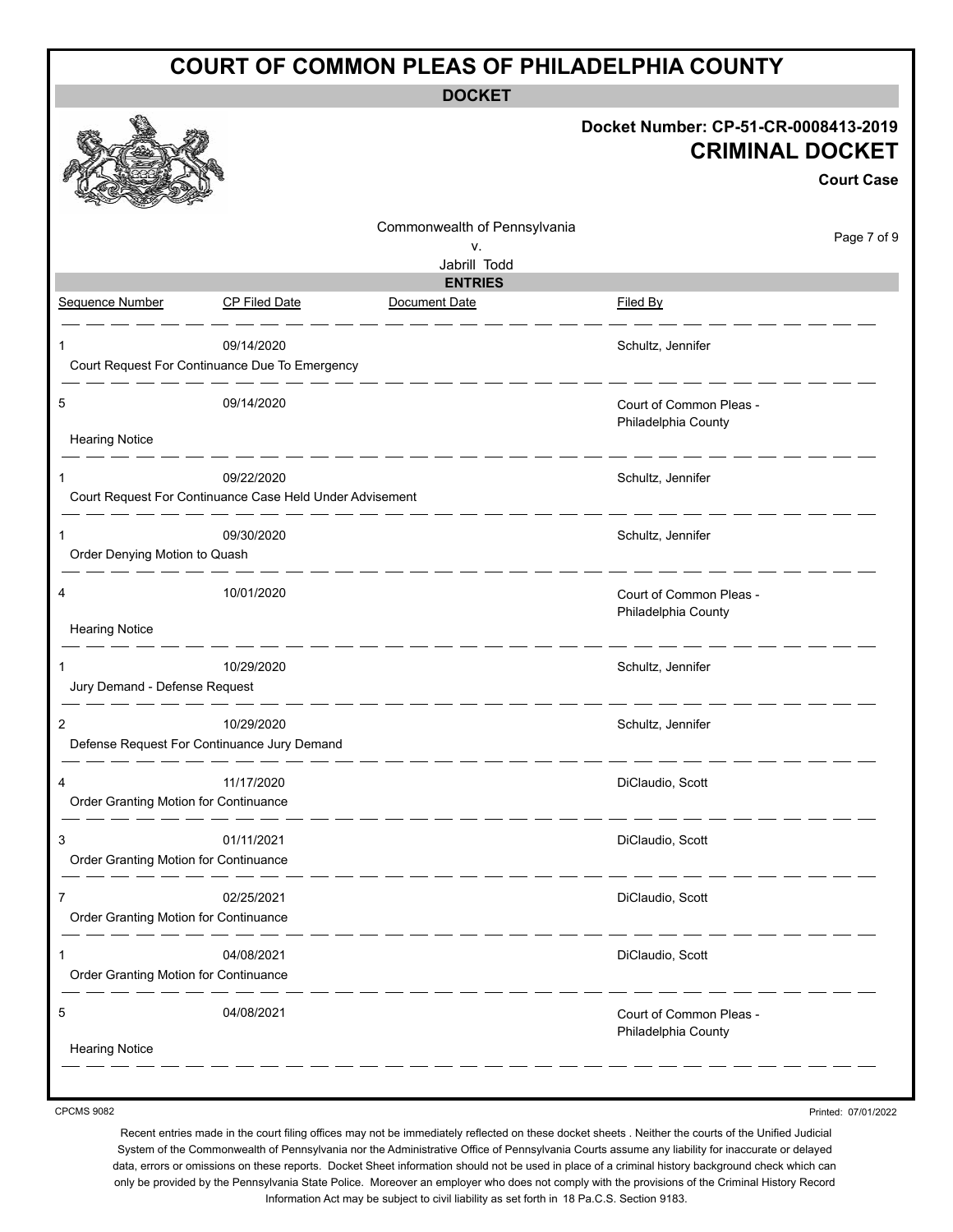| <b>COURT OF COMMON PLEAS OF PHILADELPHIA COUNTY</b>                                                         |                                    |                                                                                     |  |  |  |  |  |
|-------------------------------------------------------------------------------------------------------------|------------------------------------|-------------------------------------------------------------------------------------|--|--|--|--|--|
| <b>DOCKET</b>                                                                                               |                                    |                                                                                     |  |  |  |  |  |
|                                                                                                             |                                    | Docket Number: CP-51-CR-0008413-2019<br><b>CRIMINAL DOCKET</b><br><b>Court Case</b> |  |  |  |  |  |
|                                                                                                             | Commonwealth of Pennsylvania<br>v. | Page 8 of 9                                                                         |  |  |  |  |  |
|                                                                                                             | Jabrill Todd                       |                                                                                     |  |  |  |  |  |
|                                                                                                             | <b>ENTRIES</b>                     |                                                                                     |  |  |  |  |  |
| Sequence Number<br><b>CP Filed Date</b>                                                                     | Document Date                      | Filed By                                                                            |  |  |  |  |  |
| 6<br>04/08/2021<br><b>Hearing Notice</b>                                                                    |                                    | Court of Common Pleas -<br>Philadelphia County                                      |  |  |  |  |  |
| 06/04/2021<br>Motion for Suppression                                                                        |                                    | Pagano, Gregory Joseph                                                              |  |  |  |  |  |
| 06/07/2021<br>1                                                                                             |                                    | DiClaudio, Scott                                                                    |  |  |  |  |  |
| Court Request For Continuance Due To Emergency                                                              |                                    |                                                                                     |  |  |  |  |  |
| 02/02/2022<br>1<br>Order Granting Motion for Continuance<br>Pagano, Gregory Joseph                          |                                    | DiClaudio, Scott                                                                    |  |  |  |  |  |
| Oral Service in Court<br>02/02/2022<br>Philadelphia County District Attorney's                              |                                    |                                                                                     |  |  |  |  |  |
| Office<br>Oral Service in Court<br>02/02/2022                                                               |                                    |                                                                                     |  |  |  |  |  |
| 03/02/2022<br>1                                                                                             |                                    | DiClaudio, Scott                                                                    |  |  |  |  |  |
| Court Request For Continuance Defendant Not Brought Down From County Custody<br>Todd, Jabrill<br>03/02/2022 |                                    |                                                                                     |  |  |  |  |  |
| $\overline{2}$<br>03/02/2022<br>Order Granting Motion for Modification of Bail - Todd, Jabrill              |                                    | DiClaudio, Scott                                                                    |  |  |  |  |  |
| 3<br>03/02/2022                                                                                             |                                    | Court of Common Pleas -<br>Philadelphia County                                      |  |  |  |  |  |
| Short Certificate<br>Philadelphia County Sheriff's Office<br>03/02/2022                                     |                                    |                                                                                     |  |  |  |  |  |
| Philadelphia Department of Prisons<br>03/02/2022                                                            |                                    |                                                                                     |  |  |  |  |  |
| 03/04/2022<br>1<br>Bail Set - Todd, Jabrill                                                                 |                                    | DiClaudio, Scott                                                                    |  |  |  |  |  |
| 2<br>03/04/2022<br>Bail Posted - Todd, Jabrill                                                              |                                    | <b>ABC Bail Bonds</b>                                                               |  |  |  |  |  |
|                                                                                                             | the control of the control of the  |                                                                                     |  |  |  |  |  |

Recent entries made in the court filing offices may not be immediately reflected on these docket sheets . Neither the courts of the Unified Judicial System of the Commonwealth of Pennsylvania nor the Administrative Office of Pennsylvania Courts assume any liability for inaccurate or delayed data, errors or omissions on these reports. Docket Sheet information should not be used in place of a criminal history background check which can only be provided by the Pennsylvania State Police. Moreover an employer who does not comply with the provisions of the Criminal History Record Information Act may be subject to civil liability as set forth in 18 Pa.C.S. Section 9183.

Printed: 07/01/2022